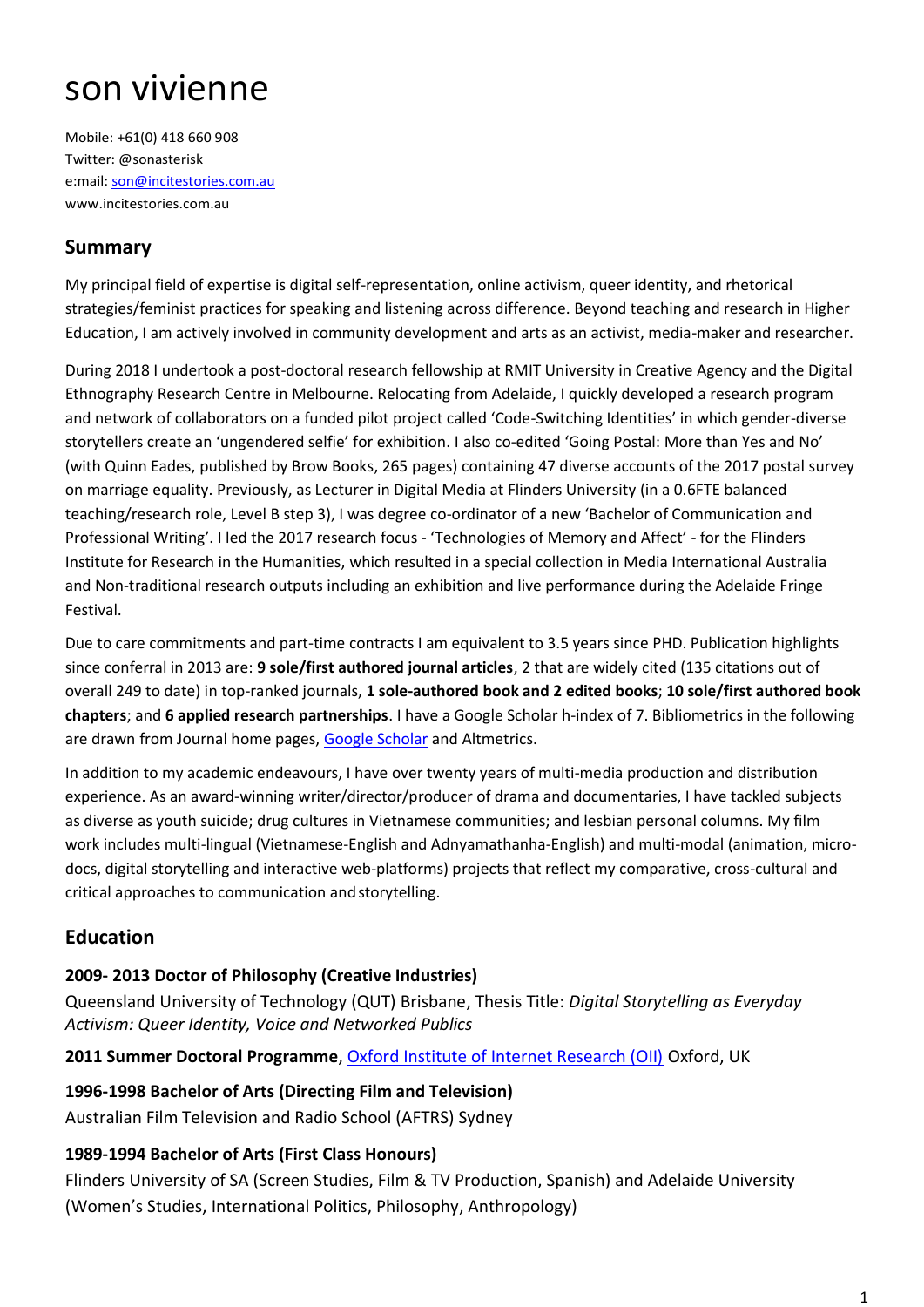# **Selected Professional Experience**

#### **Creative Principal – Incite Stories**

Media Production, Distribution, Research and Consultancy est.in 2005 – [www.incitestories.com.au](http://www.incitestories.com.au/)

#### **Board Director**

[Minus 18](https://www.minus18.org.au/index.php/get-involved/about), Australia's leading LGBTQI+ advocacy and education not for profit, based in Melbourne (estimated 550,000 people accessed Minus18 web support, resources and information online)

### **Post-Doctoral Research Fellow (Level B)**

2017 – 2018: RMIT University, Creative Agency and the Digital Ethnography Research Centre, School of Education, College of Design and Social Context, (0.7FTE)

- Research scoping best practices for measuring value in Creative Industries and Higher Education (commissioned by Distinguished Professor, Larissa Hjorth)
- Facilitation of international 'Selfies Subjectivities' (in collaboration with Creative Agency and Swinburne Social Media Research Group)
- Publication of 1 edited book ('Going Postal: More than Yes or No' with Quinn Eades) and 9 sole and collaboratively authored book chapters and journal articles (see details above)
- Successful recipient of 4 research grants

### **Degree co-ordinator/Topic co-ordinator/Lecturer/Researcher (Level B, Step 3)**

2015 – 2017: Flinders University of SA, Department of Screen and Media, Faculty of Education, Humanities and Law, 0.6FTE

- Leader of Flinders Institute for Research in the Humanities (FIRtH) 2016 theme 'Technologies of Memory and Affect'
- Degree co-ordinator: Bachelor of Communication and Professional Writing
- Curriculum design/Topic co-ordinator/Lecturer/Tutor: Media Policy, Non-Fiction Form and Ethics
- Guest Lecturer/Tutor: Media Histories, Convergence Cultures, Film Form and Analysis, Sociologies of Intimacy
- PHD Supervision Monique Franklin (commenced 2016)

### **Post-Doctoral Research Fellow (Level A)**

2013-2015: Centre for Communication and Social Change, School of Journalism and Communication, University of Queensland

- Grant development and co-ordination
- Convenor of Masters topic 'Community Media and ICTs for Development and Social Change'
- Supervisor of Masters Thesis 'Exploring the construction of audience in the Big Stories, Small Towns Beaudesert film project' (completed and published)
- Research publication and dissemination

### **Lecturer/Tutor/Course Convenor**

2013: The University of Adelaide, Department of Media, Humanities Faculty

- Curriculum Design in 'Democracies and E-participation'
- Lecturing and Tutoring in 'Democracies and E-participation'
- Tutoring in 'Media Theory'

### **Research Assistant**

2012-2013 Australian Research Council Linkage Project: 'Community Uses of Co-creative Media' with research partners QUT, ISR Swinburne, Australia Council for the Arts, ACMI, Goolarri Media, Digital 31 (Qld) and CBAA

- Interviews and ethnographic field work
- Transcription and authoring of executive summaries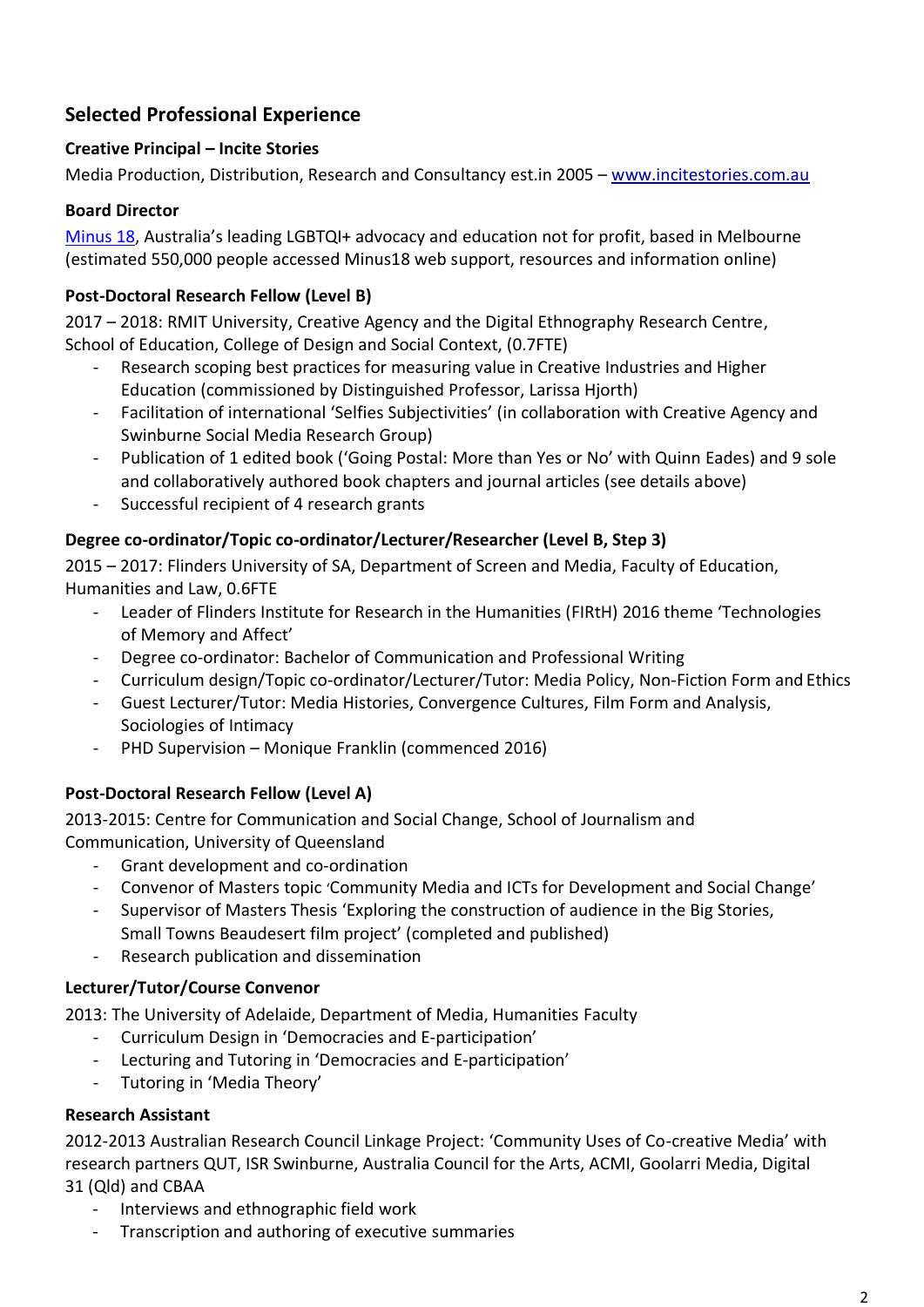#### **Curator**

2015-16 STORIES BEYOND GENDER – online webspace for ongoing creative social media advocacy with trans and gender-diverse community<http://www.storiesbeyondgender.com/>

2008-09 RAINBOW FAMILY TREE Project - online social network for GLBTQIS Digital Storytellers, and their friends and family. [www.rainbowfamilytree.com](http://www.rainbowfamilytree.com/)

## **Project Officer**

2003-2005 Screen Industry Programs, South Australian Film Corporation

- working with Practitioners and Screen Agencies in the assessment, development and production of Docos, Digital Media projects, Short and Feature length Drama projects
- development of Initiatives; strategic planning and budget management

## **Publications**

\* sole-authored

### Books

2018 *[Going Postal: More than](https://www.theliftedbrow.com/going-postal-more-than-yes-or-no) Yes and No*, co-editor with Quinn Eades, Brow Books, Melbourne (265 pages)

\*2016 *[Digital Identity and Everyday Activism: Sharing Private Stories with Networked Publics](https://www.palgrave.com/gp/book/9781137500731)*, Palgrave Macmillan, Oxford, UK. (monograph, 226 pages)

2016 *[Negotiating Digital Citizenship: Control, Contest, Culture,](https://www.rowmaninternational.com/book/negotiating_digital_citizenship/3-156-3185ffee-4c3e-4f84-875a-43c2505b34a5)* co-editor with Anthony McCosker and Amelia Johns, Rowman and Littlefield, Oxford, UK (292 pages)

#### Book Chapters

2019 (forthcoming) 'Tumblr as a Space of Learning, Connecting, and Identity Formation for LGBTIQ+ Young People'. Co-authored with Robards, Brady, Paul Byron, Brendan Churchill, Benjamin Hanckel, and Son Vivienne. In *A Tumblr Book*, edited by Alison McCracken, Alexander Cho, and L Stein. The University of Iowa Press

\*2018 '"I Will Not Hate Myself Because You Cannot Accept Me": Problematizing Empowerment and Gender- Diverse Selfies'. In *Self-(Re)Presentation Now*, edited by N. Thumim, 118. London, UK: Taylor & Francis Group, 2018.

\*2018 'The Trouble with Binaries', in *Going Postal: Stories Between Yes and No*, co-editor with Quinn Eades, Brow Books, Melbourne.

2018 'Everyday Activism – writing, drawing and dreaming from the margins', co-authored with Quinn Eades in *Going Postal: Stories Between Yes and No*, lead-author with Quinn Eades, Brow Books, Melbourne.

2018 'The Revolution will not be Televised', lead-author with Quinn Eades in *Going Postal: Stories Between Yes and No*, co-editor with Quinn Eades, Brow Books, Melbourne.

\*2018 ['Between Firefighting and Flaming: Collective and Personal Trans\\* and Gender](https://link.springer.com/chapter/10.1007/978-3-319-97607-5_12)-Diverse Social [Media'](https://link.springer.com/chapter/10.1007/978-3-319-97607-5_12). In *Digital Intimate Publics and Social Media*, edited by Brady Robards, Amy Dobson, and Nic Carah. London, U.K: Palgrave Macmillan.

2018 [Twenty Years of 'Cyberqueer': The Enduring Significance of the Internet for Young LGBTIQ+ People.](https://www.academia.edu/38439007/Twenty_years_of_cyberqueer_The_enduring_significance_of_the_Internet_for_young_LGBTIQ_people) Co-authored with Brady Robards, Brendan Churchill, Paul Byron, and Benjamin Hanckel. In *Youth, Sexuality and Sexual Citizenship*, edited by Rob Cover and Peter Aggleton. Abingdon-on-Thames, U.K: Routledge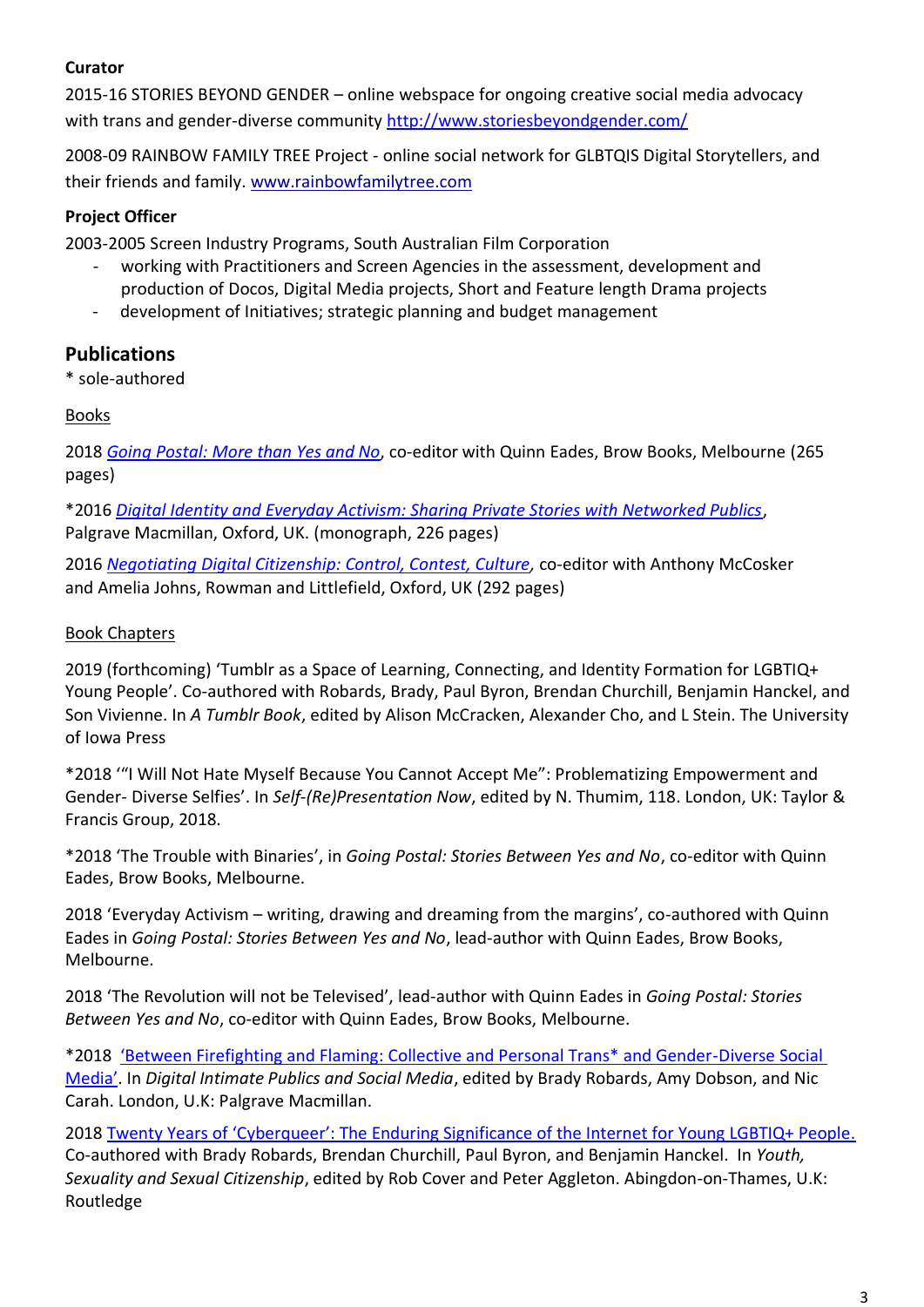2016 [Digital Citizenship as Fluid Interface: Between Control, Contest and Culture.](https://trove.nla.gov.au/work/233102677?q&versionId=257611733) Lead-author with Anthony McCosker & Amelia Johns. In A. McCosker, S. Vivienne, & A. Johns (Eds.), Negotiating Digital Citizenship: Control, Contest, Culture. Lanham, United States: Rowman and Littlefield. Oxford, UK

2016 'Holding a Space' for Gender[-Diverse and Queer Research Participants.](https://www.academia.edu/29787507/Holding_a_space_for_gender-diverse_and_queer_research_participants) Lead-author with Brady Robards & Sian Lincoln. In A. McCosker, S. Vivienne, & A. Johns (Eds.), Negotiating Digital Citizenship: Control, Contest, Culture. Lanham, United States: Rowman and Littlefield. Oxford, UK

\*2016 Intimate Citizenship 3.0. In A. McCosker, S. Vivienne, & A. Johns (Eds.), Negotiating Digital Citizenship: Control, Contest, Culture. Lanham, United States: Rowman and Littlefield. Oxford, UK

\*2015 [Digital Storytelling for the Self-Advocacy of Marginalized Identities: Theory and Practice.](http://sk.sagepub.com/books/creative-arts-in-counseling-and-mental-health/i1457.xml) Soleauthor. In P. Neilsen, R. King, & F. Baker (Eds.), Creative Arts in Counselling and Mental Health (pp. 177– 192). California, USA: SAGE Publications.

\*2011 [Shouting from the Rooftops: Queer Digital Storytelling for Social Impact.](https://eprints.qut.edu.au/43992/) Sole-author. In B.Scherer & M.Ball (Eds.), Queering Paradigms II: Interrogating Agendas (pp. 171-190). New York, Peter Lang Pub Inc.

Journal Special Issues

2017 [Technologies of Memory and Affect.](https://doi.org/10.1177%2F1329878X17727626) Special Issue of Media International Australia (Scimago hindex 12, Q2 Cultural Studies, Q3 Communications), co-edited with Tully Barnett

### Journal Articles

2019 'That's not necessarily for them': LGBTIQ+ young people, social media platform affordances and [identity curation.](https://doi.org/10.1177/0163443719846612) Co-authored with Benjamin Hanckel, Paul Byron, Brady Robards and Brendan Churchill. *Media, Culture & Society* (1.305 IF, 5-Year IF 1.747)

2019 'Hey, I'm Having [These Experiences': Tumblr Use and Young People's Queer \(Dis\)connections](https://www.rowmaninternational.com/book/negotiating_digital_citizenship/3-156-3185ffee-4c3e-4f84-875a-43c2505b34a5), and Intimate Peer Communication. Co-authored with Paul Byron, Brady Robards, Benjamin Hanckel, and Brendan Churchill. *International Journal of Communication*.

\*2018 ["Little Islands of Empathy": Networked Stories of Gender Diversity and Multiple Selves](https://doi.org/10.1177/1329878X18783019). *Media International Australia* (Scimago h-index 12, Q2 Cultural Studies, Q3 Communications)

2017 [Curating Technologies of Memory and Affect](https://doi.org/10.1177%2F1329878X17727626)*.* Special Issue of Media International Australia coedited with Tully Barnett (0.49 IF)

\*2017 ['I will not hate myself because you cannot accept me': problematizing empowerment and](https://doi.org/10.1080/15405702.2016.1269906)  gender- [diverse selfies.](https://doi.org/10.1080/15405702.2016.1269906) Special issue of Popular Communication: Self (re) presentation Now (Ed. Nancy Thumin) 15(2), 126–140. (Scimago h index 9, Q3 Communications)

\*2016 [Reflections from outside the comfort zone: Digital self-representation, Vulnerability and](http://www.artsandhumanities.org/journal/reflections-from-outside-the-comfort-zone-digital-self-representation-vulnerability-and-pedagogy/)  [Pedagogy](http://www.artsandhumanities.org/journal/reflections-from-outside-the-comfort-zone-digital-self-representation-vulnerability-and-pedagogy/) In Special Digital Issue of Arts and Humanities as Higher Education. (IF 0.273, 22/388 Visual Arts and Performing Arts, 514/914 Education)

\*2014 [Mediating Influences: Problematising facilitated digital self-representation.](https://tidsskrift.dk/tcp/article/view/18606) In Conjunctions: Transdisciplinary Journal of Cultural Participation 1(1). (343 downloads, QUT eprints)

2014 Free and Open Source Software (FOSS) as a tool for Digital Citizenship: surveys in India and [Australia](http://www.anzca.net/conferences/past-conferences/2014-conf/p2.html) co-authored with Martin Potter, published in refereed ANZCA conference proceedings

2013 The Remediation of the Personal Photograph and the Politics of Self-Representation in Digital [Storytelling](http://mcu.sagepub.com/content/18/3/279.abstract); lead author with Jean Burgess in Special Issue of the Journal of Material Culture 'Imaging Digital Lives' 18(3), 279–298. (1221 downloads, 63 citations in Journal IF 0.932, Scimago h index 34, Q2 in Arts & Humanities & Anthropology)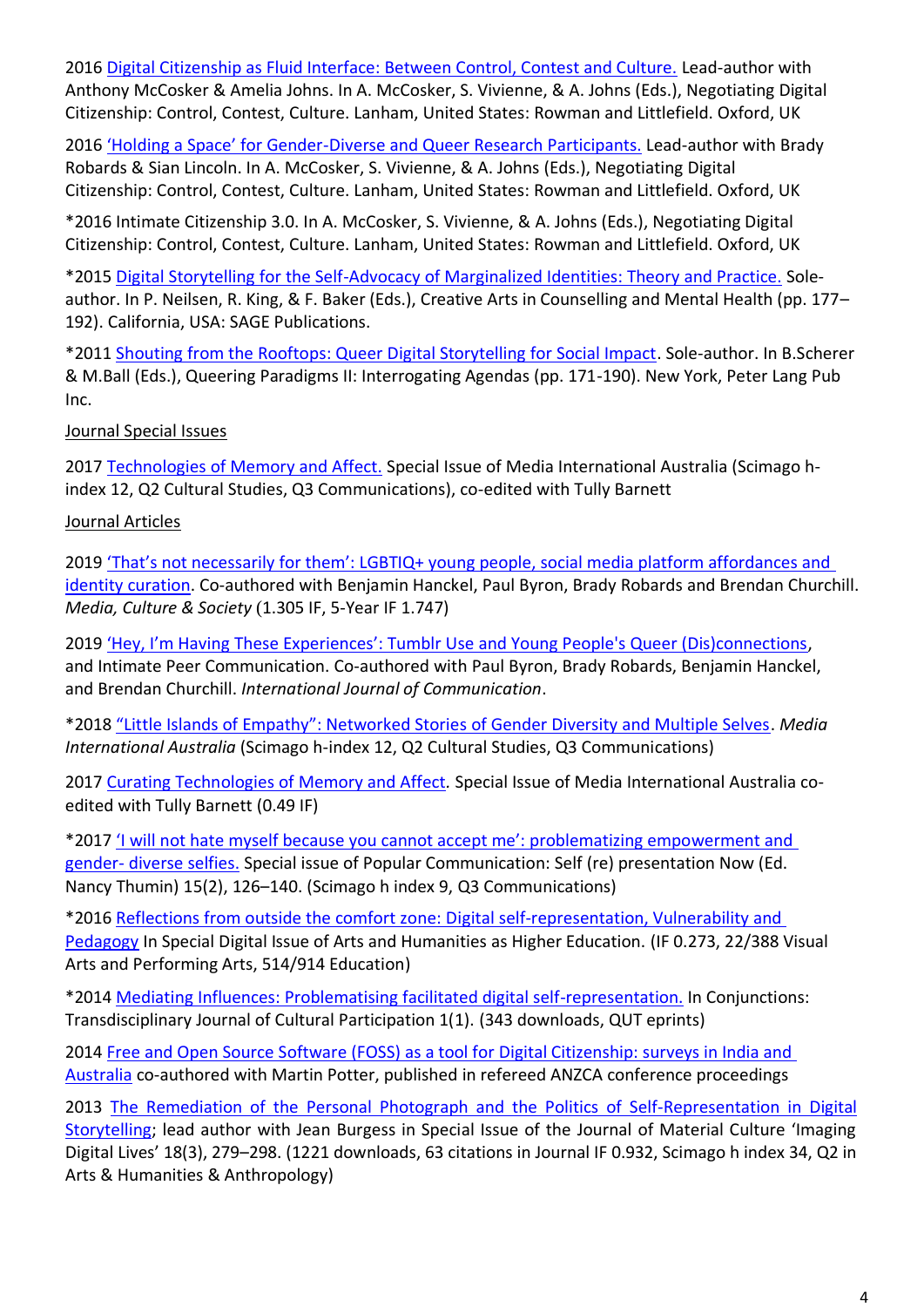\*2013 [Networked Identity Work as Project Development Among Co-Creative Communities;](https://www.researchgate.net/publication/281562606_Networked_Identity_Work_as_Project_Development_Among_Co-Creative_Communities) in Special Issue of Journal of Cultural Science 'Community Uses of Creative Media: User-Created Citizenship', 6(1), 61–70.

2012 [The Digital Storyteller's Stage: Queer Everyday Activists Negotiating Privacy and Publicness](https://www.researchgate.net/publication/281562606_Networked_Identity_Work_as_Project_Development_Among_Co-Creative_Communities); leadauthor with Jean Burgess in Special Open Access Edition of Journal of Broadcasting and Electronic Media 'Socially Mediated Publicness' (edited by danah boyd and Nancy Baym), 56(3), 362–377. (36 citations, 3625 views, Journal IF 1.352, Scimago h index 51, Q1 in Electrical & Electronic Engineering)

\*2012 [Standing Up and Finding my Voice through Positive Digital Storytelling](https://www.afao.org.au/article/standing-finding-voice-positive-digital-storytelling/) in Special Edition of HIV Australia 'Social Media Revolution', 10 (1), pp. 32-34 (162 downloads, QUT eprints)

\*2011 [Trans Digital Storytelling: Everyday Activism, Mutable Identity and the problem of Visibility](https://eprints.qut.edu.au/41375/) published in special edition of Gay and Lesbian Issues in Psychology review, 7 (1), pp. 43-54 (408 downloads, QUT eprints); 'Trans Bodies, Lives & Representations', also presented at Rhizomes VI

#### Peer Reviewed Conference Presentations

2018 'Code-Switching Identities' early research outcomes presented at Victoria University and Simon Fraser University (B.C, Canada) and various national conferences including TASA, CODE, 'New Politics (University of Melbourne), 'Dystopic Futures, Utopian Possibilities' (Swinburne), Digital Intimacies (Curtin University), 'Queer Legacies, New Solidarities' (Deakin and ALGA).

2017 *Stories #BeyondGender: creative curation of social media selves*, a facilitated workshop for trans and gender-diverse people and their allies, presented at Gender Odyssey at the Washington State Convention Centre, Seattle

2017 *Is Social Media Storytelling the new Digital Storytelling? Post-gender, post-digital case studies in online activism*, presented at ANZCA conference at University of Sydney

2016 *'Together and Apart': an auto-ethnographic approach to gender-diverse networked activism*, presented at 'Digital Intimacies' at University of Queensland and 'Xroads in Cultural Studies' at University of Sydney

2016 *T(e)RF Wars: Patrolling the boundaries of networked gender identity: definitions, materiality, memory*: presented at [International Association of Internet Researchers \(AoIR\) Berlin](https://spir.aoir.org/ojs/index.php/spir/article/view/8778)

2015 *'More of the firefighter than the tin of gasoline': negotiating gender-diverse identities online,*  presented at 'Digital Intimate Publics' at University of Queensland; 'Trans/Forming Feminisms' at the University of Otago, New Zealand, and 'Homosexual Histories' in Adelaide

2015 *Negotiating Intimate Citizenship 3.*0 presented at 'Academic Research, New Media Technologies and the Culture of Control' at University of Wollongong, facilitated by Professor Mark McLelland

2015 *Curating Fluid Identity across Social Media*, presented at the 'International Auto/Biography Association' conference in Adelaide, hosted by Flinders University

2014 Panel Chair of *Presence, Privacy and Pseudonymity* at AoIR (Association of Internet Researchers) 15<sup>th</sup> International Conference; with Tama Leaver (Curtin University), Brady Robards (Uni of Tasmania) and Emily van der Nagel (RMIT); published in [refereed conference proceedings](https://spir.aoir.org/ojs/index.php/spir/article/view/8798)

2014 *Free and Open Source Software (FOSS) as a tool for Digital Citizenship: surveys in India and Australia* presented at ANZCA (Australian and New Zealand Communication Association) and IAMCR (by Pradip Thomas) conferences

2013 *Networked Intimate Citizenship: mediated social change?* presented at 'Digital Interventions', hosted by Edith Cowan University and coordinated by Lelia Green and Sarah Pink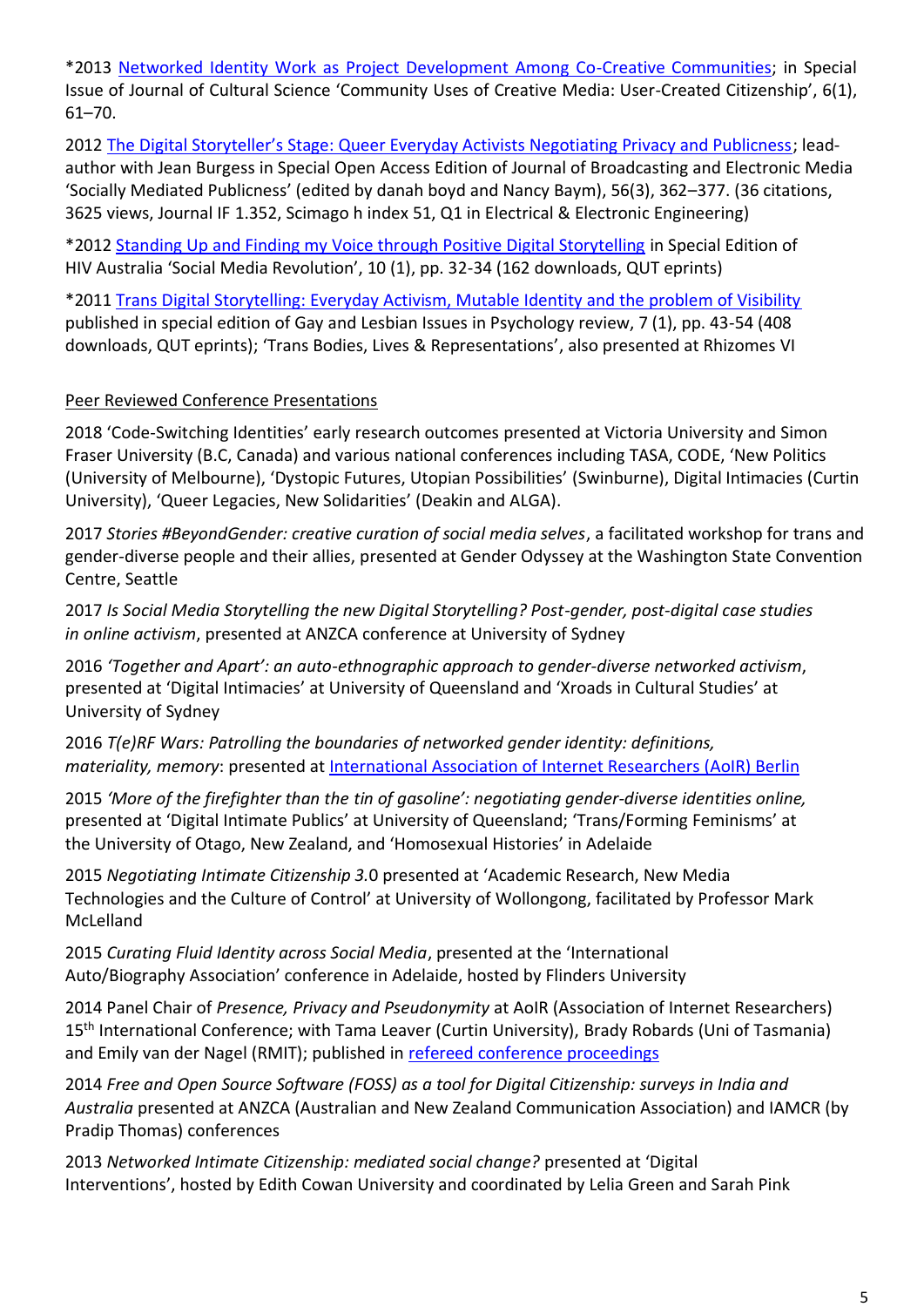2011 *Mediating Identity Narratives: A case study in Queer Digital Storytelling as Everyday Activism*, presented at AoIR12.0, Seattle, available at **AoIR Selected Papers of Internet Research** (343 downloads, QUT eprints)

2011 *Digital Storytelling as Everyday Activism: the Problems of Voice, Identity and Online Communication*, presented at Oxford Institute of Internet Research Summer Doctoral Programme, Oxford, UK, July

Media Impact and Non-traditional Research Outputs (NiTRO)

2019 May [Melbourne Knowledge Week](https://mkw.melbourne.vic.gov.au/events/so-what-if-we-didnt-gender-babies/) – invited facilitator of expert panel including Bobuq Sayed and Zac Collins-Widders on 'So what if… we didn't gender babies?'

2019 (forthcoming) invited keynote speaker at TASA post-conference workshop 'Creativity and Methodological Innovati[on in the Sociology of Familial and Intimate Relationships'](https://tasa.org.au/events/creativity-and-methodological-innovation-in-the-sociology-of-familial-and-intimate-relationships/)

2018 ['Is the Future Non](http://www.rtbevent.com/son-vivienne)-Binary?' presentation and pod-cast as part of 'Raising the Bar' Melbourne

2018 radio interviews on PBS, Joy FM and RRR discussing development and publication of 'Going Postal: More than Yes or No' (co-edited with Quinn Eades)

2018 *Gen[der diversity is more accepted in society but using the pronoun 'they' still divides](https://theconversation.com/gender-diversity-is-more-accepted-in-society-but-using-the-pronoun-they-still-divides-101677),* published online in 'The Conversation' on 14th Sep, 2018 (12,390 views as of 21.05.2019)

2018 presenter in Victorian Department of Health and Human Services Pride Network video on *'They Day'*  and use of gender-neutral pronouns, resulting in interviews on Radio National Drive and Radio Adelaide Mornings and TV Screening on 'The Today Show' (Channel 9, 12,390 views as of 21.05.2019, garnering over 6000 comments,) <https://www.youtube.com/watch?v=ADJ74s1-XW4&t=3s>

2017 presenter in 'We are visible 2017' to raise awareness of the annual International Transgender Day of Visibility. (301,463 views as of 21.05.2019) [https://www.buzzfeed.com/lanesainty/trans-day-of](https://www.buzzfeed.com/lanesainty/trans-day-of-visibility-australian-filmmaker?utm_term=.tm81WmqqG#.hva3wn226)[visibility-australian-filmmaker?utm\\_term=.tm81WmqqG#.hva3wn226](https://www.buzzfeed.com/lanesainty/trans-day-of-visibility-australian-filmmaker?utm_term=.tm81WmqqG#.hva3wn226)

2016-2017 *Stories Beyond Gender Exhibition,* curated for FEAST Festival (Adelaide's annual Queer Cultural Festival) exhibited at the FEAST Hub (2 weeks) and later at the South-West Community Centre (4 weeks)

2017 *Technologies of Memory and Affect,* curated for Fringe Festival (Adelaide's annual arts and culture Festival) exhibited at Flinders University in the City (2 weeks)

2014 *[A Gay Old Time: Lessons in Social Media from Russia](http://www.theconversation.com/a-gay-old-time-social-media-lessons-from-russia-23362)* published online in 'The Conversation' on 21st Feb, 2014 (over 3000 views to date)

2016 *Sisterhood* extended entry In The Wiley Blackwell Encyclopedia of Gender and Sexuality Studies (Google books: 'Edited by a first-rate team of geographically diverse scholars drawn from disciplines across the social sciences and humanities with international reputations in the field')

## **Applied Research Partnerships**

2016-17 Researcher 'SCROLLING BEYOND BINARIES' – \$15K national research project led by Brady Robards (in collaboration with myself Paul Byron, Benjamin Hanckel and Brendan Churchill) exploring young LGBTQI+ experiences of social media (through large scale survey and interviews)

2015-17 Producer/Facilitator 'STORIES BEYOND GENDER' – 12-month social media storytelling initiative funded by Community Benefits SA, via the SA Department for Communities and Social Inclusion (HERDC Category 2: budget \$20,000). Creative outputs include **website a[t www.storiesbeyondgender.com](http://www.storiesbeyondgender.com/)** and a **64-page zine** featuring poems, stories, photographs and memes created during workshops.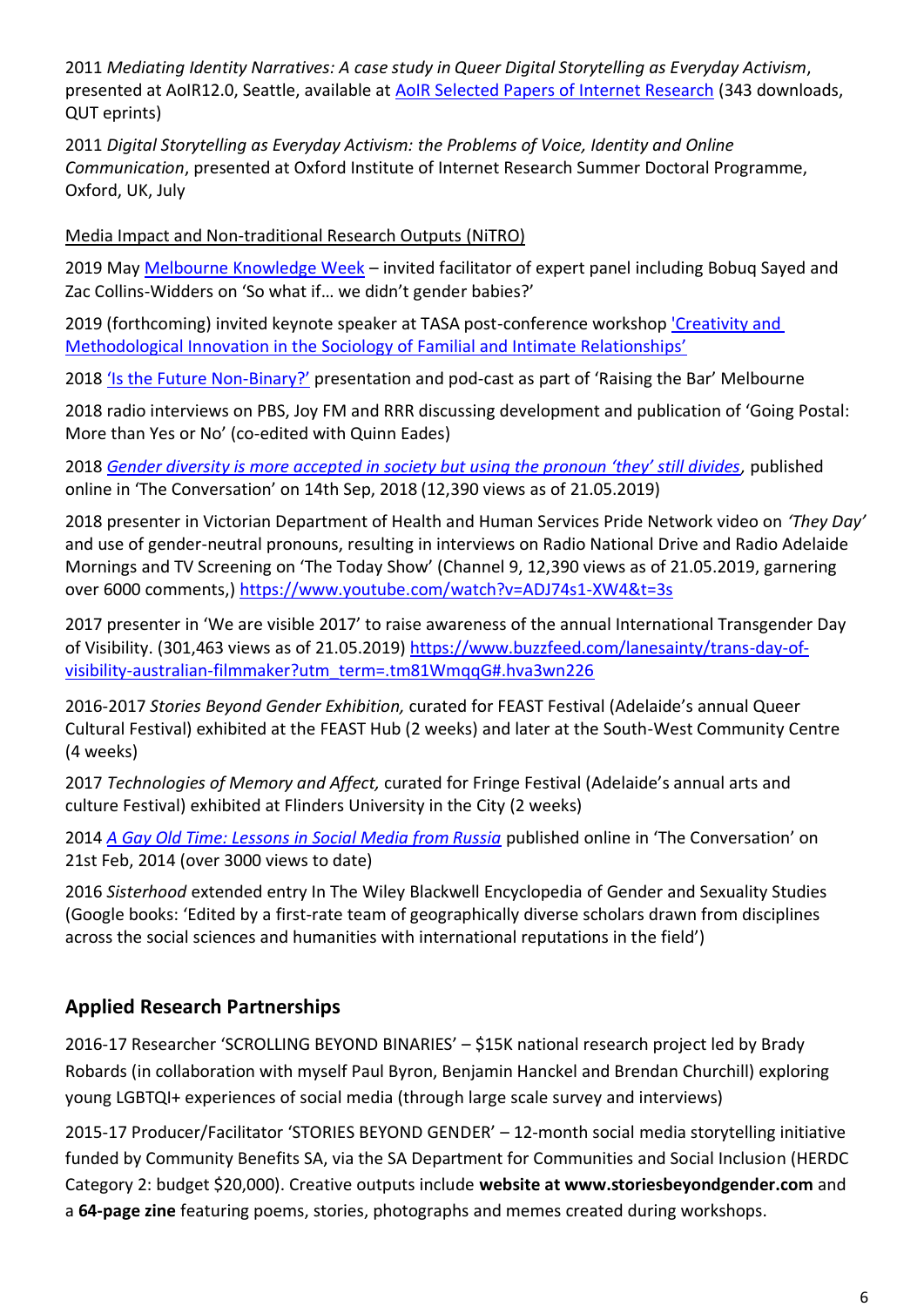2010-11 Producer/Facilitator 'POSITIVE STORYTELLING' - Digital Storytelling Project auspiced by the AIDS Council of SA and FEAST Festival (budget \$18,000). This project delivered a **DVD compilation of 5 short stories and numerous presentations** for both general public and specific interest groups (including the SA Health Commission). Interviews undertaken with participants (firstly, for Health Department evaluation and secondly, as part of my doctoral research) report the transformative nature of the workshop-based process and my sensitive facilitation of both the production and distribution components of the initiative.

2008-09 Producer/Facilitator 'WHAT'S YOUR STORY?' - Digital Storytelling Project funded by SHine SA (SA sexual health and information network) and **Educational DVD compilation of LGBTQIS Digital Stories with accompanying facilitator's guide** (budget \$30,000). Both components of the initiative are used widely in training and education environs to raise awareness of gender and sexual diversity. During this initiative I establi[shed www.rainbowfamilytree.com](http://www.rainbowfamilytree.com/) as an online archive of the Digital Stories produced, and as a platform that provides ongoing support for people wishing to engage in personal story sharing as a form of everyday activism. Comprehensive tutorials were produced for open source and free audio and video editing platforms. The entire production was facilitated across platforms and with whatever hardware the participants were able to readily access.

2007-08 Producer/Facilitator 'JOURNEYS FROM HEARTACHE TO HOPE 1 &2' - Digital Storytelling series for Nunkuwurrin Yunti Indigenous Women's Healing Group (budget \$14K x 2). Interviews undertaken with some of the women sometime after the initiative indicate that, for many of them, the stories they produced proved to be turning points in their life journeys. **The DVD won the Elders second prize in the 2008 South Australian 'Ruby Awards' for Community Production.**

## **Awards, Competitive Grants**

2018: RMIT Design and Social Context Enabling Capability Fund \$2K; RMIT Social Change Enabling Capability Fund \$2K; Department of Premier and Cabinet, Pride Events Fund, \$2K.

- 2017: Vice Chancellor's Researcher Leadership Training, 10-week program facilitated by iThinkWell
- 2017: Health and Arts Leadership Program (HAALP) National Summit, Brisbane; supported by Institute for Creative Health (ICH)
- 2016-17 Flinders Institute for Research in the Humanities (FIRtH) theme 'Technologies of Memory and Affect' in collaboration with Tully Barnett, Julia Erhart, Alice Gorman and Julian Meyrick, \$10,000

2016: Vice Chancellor's Early Career Researcher Award, \$4,500

- 2015: Flinders Education, Humanities & Law Faculty Medium Research Grant, \$4,500
- 2015: Department of Communities and Social Inclusion, 'Community Benefit SA' programme, \$20,000 for 'Stories Beyond Gender' initiative
- 2013: UQ Post-Doctoral Research Fellowship (Level A 15 months

FTE) 2013: QUT Write Up Scholarship, 3 months

2009-2013: PhD Scholarship (APA) 4 year award

2009-2013: QUT Deputy Vice Chancellor's Initiative Scholarship, 4 years, \$3 000 per

year 2009-2013: QUT Creative Industries Top-Up Scholarship, 4 years, \$3 000 per year

2008-2010: *Wadu Matyidi – A Time Long Gone* – production funding of \$245,000 from SA Film Corporation, NITV/SBS and Dept. Of Environment, Heritage, Water and the Arts